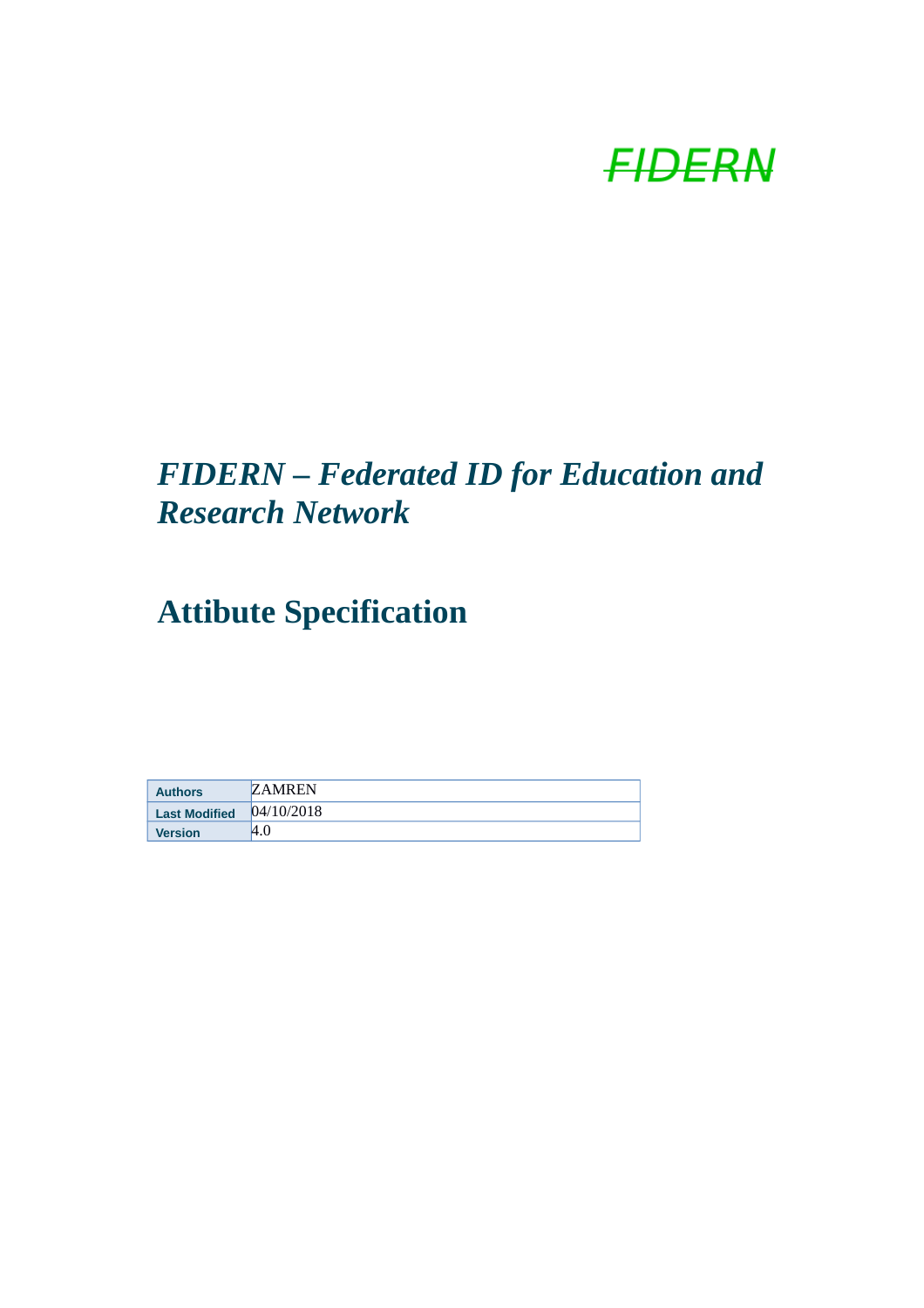## **Table of Contents**

| $\mathbf{1}$   |                  |  |
|----------------|------------------|--|
|                | 1.1              |  |
|                |                  |  |
| $\overline{2}$ |                  |  |
|                | 21               |  |
|                | $2.2^{\circ}$    |  |
|                |                  |  |
|                | 3.1              |  |
|                | 3.2 <sub>2</sub> |  |
|                | 3.3.             |  |
|                | 3.4              |  |
|                | 3.5.             |  |
|                | 3.6              |  |
|                | 3.7.             |  |
|                |                  |  |

### **1 Introduction**

The Attribute Specification is crucial for the data exchange within the FIDERN federation. It provides the common basis on which two communicating entities are able to share information they know to interpret identically. This document standardizes the attributes among all organizations participating in FIDERN.

The format of the attribute definition is based on the eduPerson LDAP schema (see 3.0: "Attribute definitions" for further details). eduPerson and eduOrg are Lightweight Directory Access Protocol (LDAP) schema designed to include widely-used person and organizational attributes in higher education. The eduPerson object class provides a common list of attributes and definitions, drawing on the existing standards in higher education.

The set of attributes is adapted depending on requirements of consumers (the resources) and the ability of the home organizations to supply them.

#### **1.1 Privacy and data protection**

The home organization administrator's and resource owner's first and foremost duty regarding attributes is privacy and data protection. Users perceive many of the attributes specified in this document as very sensitive information. The persons responsible for the systems that process attributes must fully respect user privacy and the relevant data protection laws and regulations which define how to deal with personal data.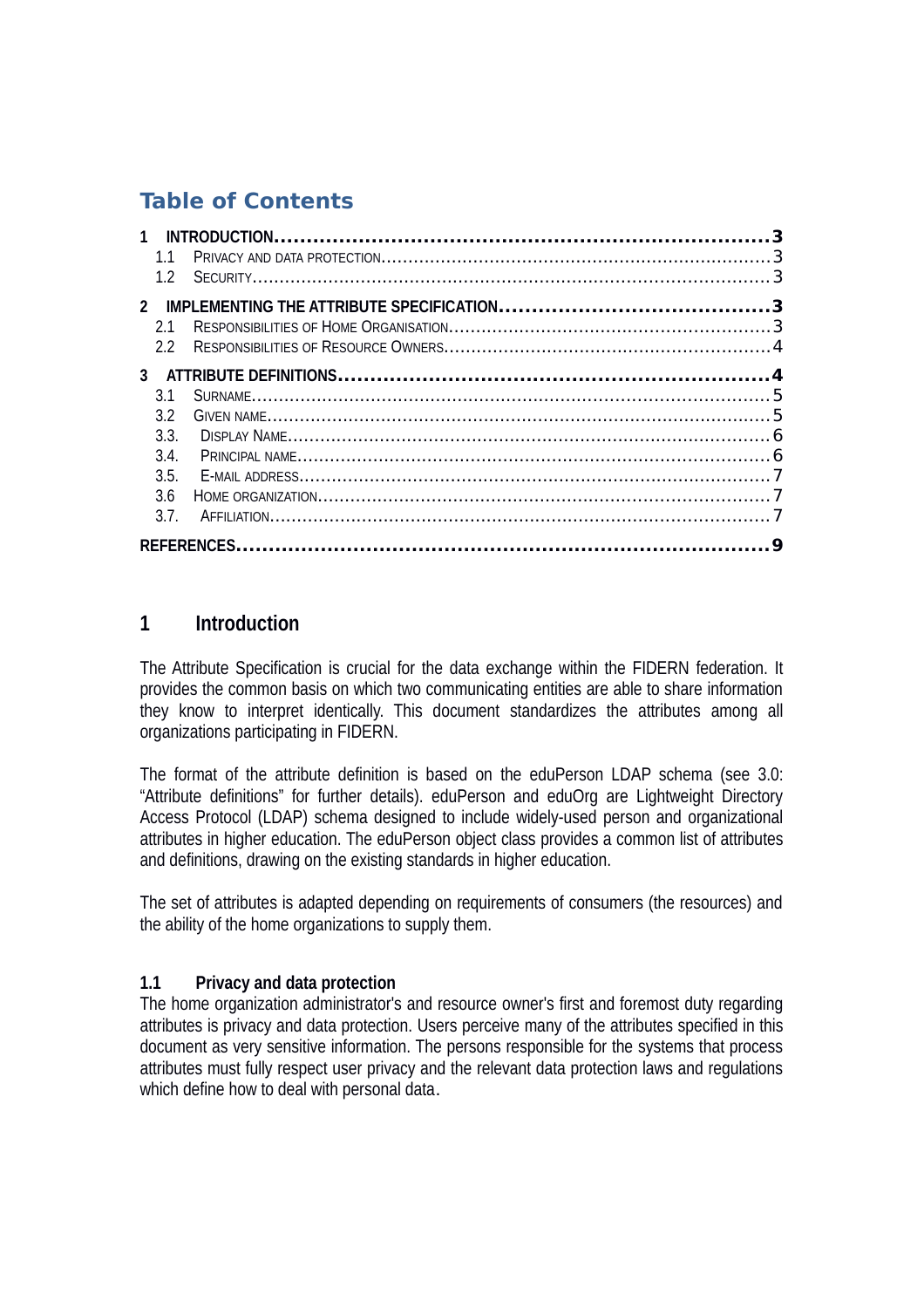#### **1.2 Security**

Revealing attribute values can be a security risk. Administrators of home organisations should take extra care when releasing attributes and should only release those attributes as are required by the resource provider. Conversely resource providers should only request user attributes as much as will be required to provide the service to prospective users.

Note that FIDERN is designed to transfer information about authentication but not the credentials themselves.

### **2 Implementing the Attribute Specification**

#### **2.1 Responsibilities of Home Organisation**

The information to be made available through attributes gets collected and maintained by the home organization. It is stored in a user directory, which can either be implemented using an LDAP compatible directory (e.g. OpenLDAP or Active Directory) or an SQL database.

The home organization is responsible for proper identity management and up-to-date personal data. In addition, it is also responsible for proper configuration of the Simplesamlphp attribute filter policy defining which attributes may be released to which resources in order to protect the privacy of its users.

Each home organization participating in the FIDERN Federation has to implement at least the core attributes as defined in section 3.0 below.

#### **2.2 Responsibilities of Resource Owners**

The set of attributes needed by a resource depends on the service it offers to its users. The set may be minimal for anonymous services and rather large for highly personalized services with granular authorization. Keep in mind: according to the data protection principles, as few as possible personal data should be processed!

In addition, a resource owner should carefully consider which information to store across user sessions. The fewer information is stored, the smaller impact a potential misuse has in case of an incident.

So it is the duty of the resource owner to specify which attributes are really required to offer the service and which additional optional attributes might allow him/her to offer optional advanced services.

When defining their attribute requirements, resource owners should always check the attribute implementation status as defined on the FIDERN website (url: www.fidern.ac.zm). If a resource requires an attribute not (yet) implemented in the home organization of its prospective users, these users will not be able to access the resource.

Resource owners have to maintain the attribute requirements of their resource in the FIDERN Resource Registry.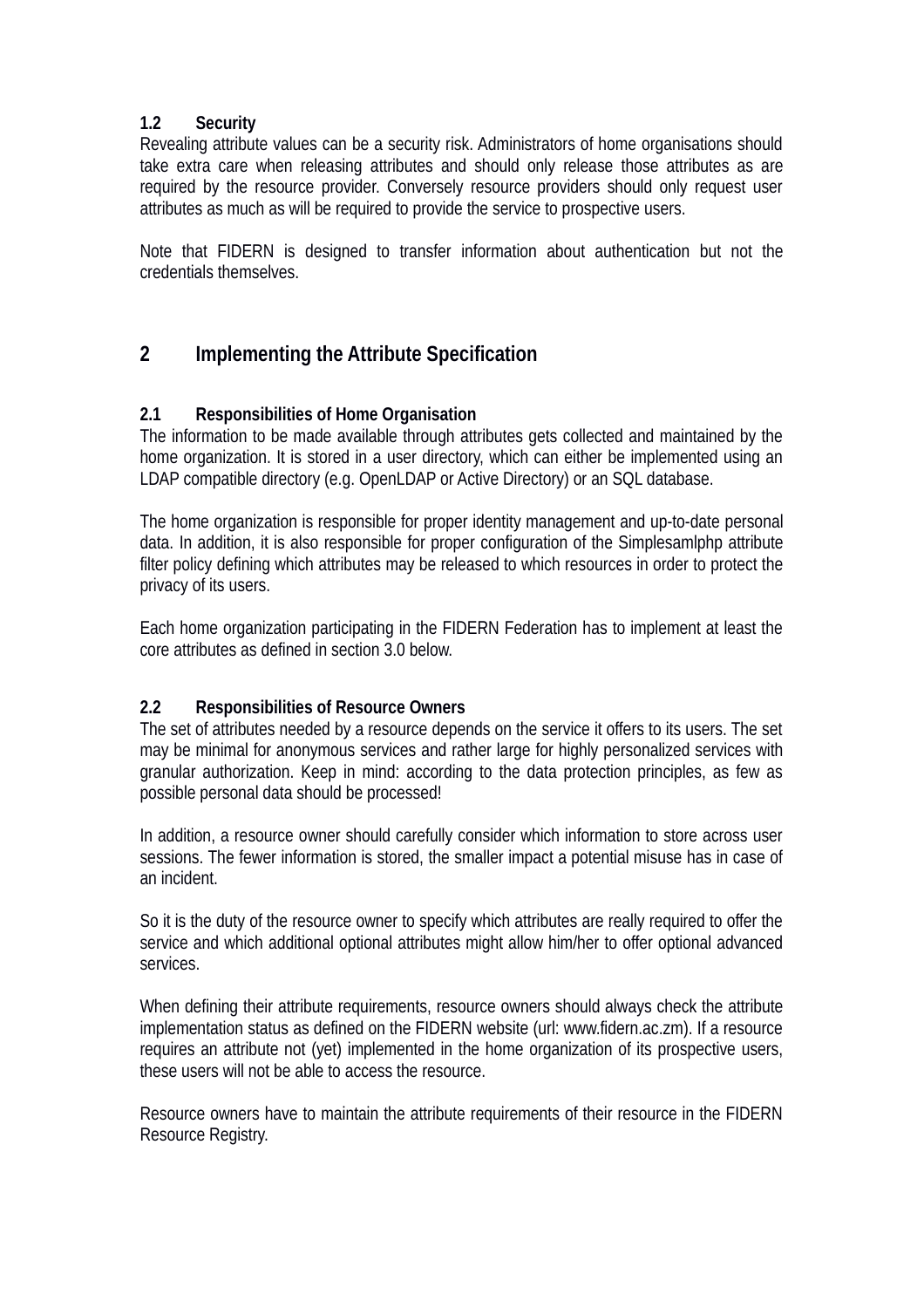## **3 Attribute Definitions**

For all attributes, the following metadata is defined:

| Name               | The name of the attribute                                                |
|--------------------|--------------------------------------------------------------------------|
| Description        | A short description of the attribute                                     |
| Permissible values | A list of permissible value (Where possible, the list of values is based |
|                    | on international or national standards.)                                 |
| References         | Reference to a standard the attribute is based on (where available)      |
| <b>OID</b>         | Object Identifier                                                        |
| <b>LDAP Syntax</b> | The LDAP syntax of an attribute, see [RFC4517], "Directory String" and   |
|                    | "Postal Address" are the most often used syntaxes, they both use UTF-    |
|                    | 8 encoding.                                                              |
| # of values        | single or multi                                                          |
| Example values     | Example values in the LDIF format, see [RFC2849]                         |

The key words "MUST", "MUST NOT", "REQUIRED", "SHALL", "SHALL NOT", "SHOULD", "SHOULD NOT", "RECOMMENDED", "MAY", and "OPTIONAL" in this document are to be interpreted as described in [RFC2119].

#### **3.1 Surname**

| Name               | surname                                  |
|--------------------|------------------------------------------|
| Description        | Surname or family name                   |
| Vocabulary         | not applicable, no controlled vocabulary |
| References         | [RFC4519], [eduPerson]                   |
| <b>OID</b>         | 2.5.4.4                                  |
| <b>LDAP Syntax</b> | <b>Directory String</b>                  |
| # of values        | single (multi in [RFC4519], see notes)   |
| Example values     | Mwanza                                   |
|                    | Zulu                                     |

#### **Description**

This is the X.500 surname attribute, which contains the family name of a person. The [eduPerson] specification says: If the person has a multi-part surname (whether hyphenated or not), store the multi-part name as one value and each component as separate values in this multi-valued attribute. That yields the best results for the broadest range of clients doing name searches.

**Notes** 

 Within FIDERN Federation, home organizations MUST provide a single value only: the surname which is used for official communication with that person.

#### **3.2 Given name**

| Name        | aivenName              |
|-------------|------------------------|
| Description | Given name of a person |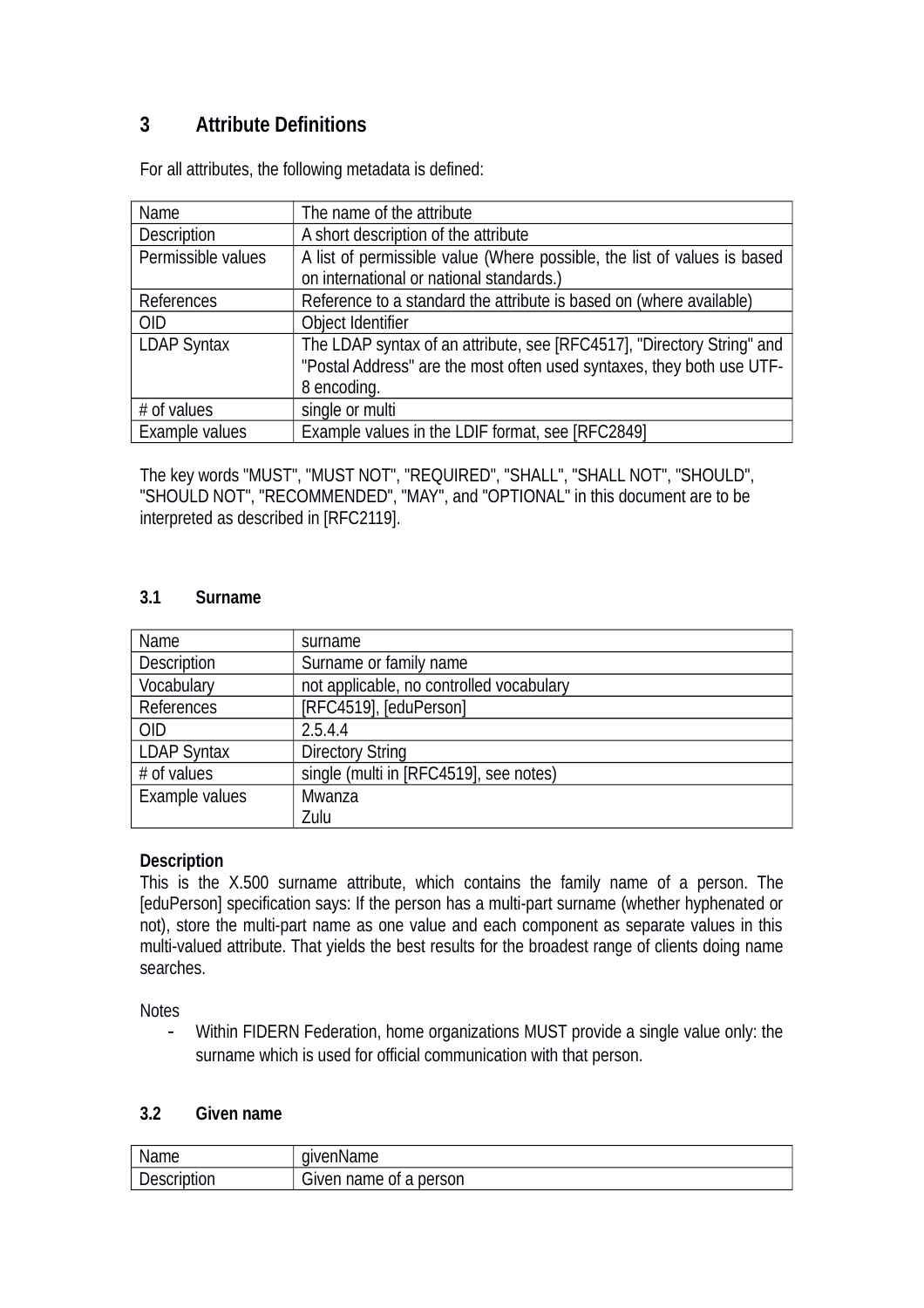| Vocabulary     | not applicable, no controlled vocabulary |
|----------------|------------------------------------------|
| References     | [RFC4519], [eduPerson]                   |
| <b>OID</b>     | 2.5.4.42                                 |
| <b>LDAP</b>    | <b>Syntax Directory String</b>           |
| $#$ of values  | single (multi in [RFC4519], see notes)   |
| Example values | Jane                                     |
|                | Peter                                    |

#### **Description**

The givenName attribute is used to hold the part of a person's name which is not their surname. The [eduPerson] specification says: If the person has a multi-part given name (whether hyphenated or not), store the multi-part name as one value and each component as separate values in this multi-valued attribute. That yields the best results for the broadest range of clients doing name searches.

**Notes** 

 Within FIDERN Federation, home organizations MUST provide a single value only: the given name which is used for official communication with that person.

#### **3.3. Display Name**

| Name               | displayName                                                   |
|--------------------|---------------------------------------------------------------|
| Description        | Preferred name of a person to be used when displaying entries |
| Vocabulary         | not applicable, no controlled vocabulary                      |
| References         | <b>RFC2798</b>                                                |
| <b>OID</b>         | 2.16.840.1.113730.3.1.241                                     |
| <b>LDAP Syntax</b> | <b>Directory String</b>                                       |
| # of values        | multi                                                         |
| Example values     | Jane Mwanza                                                   |
|                    | Peter Zulu                                                    |

#### **Description**

A single string value indicating the preferred name of a person to be used for display purposes, for example a greeting or a descriptive listing.

#### **3.4. Principal name**

| Name        | eduPersonPrincipalName                                                                                                                                                                                                                                                                                                                                                |
|-------------|-----------------------------------------------------------------------------------------------------------------------------------------------------------------------------------------------------------------------------------------------------------------------------------------------------------------------------------------------------------------------|
| Description | A scoped identifier for a person. It should be represented in the<br>form"user@scope" defines a local security domain. Each value of<br>'scope' defines a namespace within which the assigned identifiers<br>MUST be unique. Given this rule, if two eduPersonPrincipalName<br>(ePPN) values are the same at a given point in time, they refer to the<br>same person. |
| Vocabulary  | not applicable, no controlled vocabulary                                                                                                                                                                                                                                                                                                                              |
| References  | [eduPerson]                                                                                                                                                                                                                                                                                                                                                           |
| <b>OID</b>  | 1.3.6.1.4.1.5923.1.1.1.6                                                                                                                                                                                                                                                                                                                                              |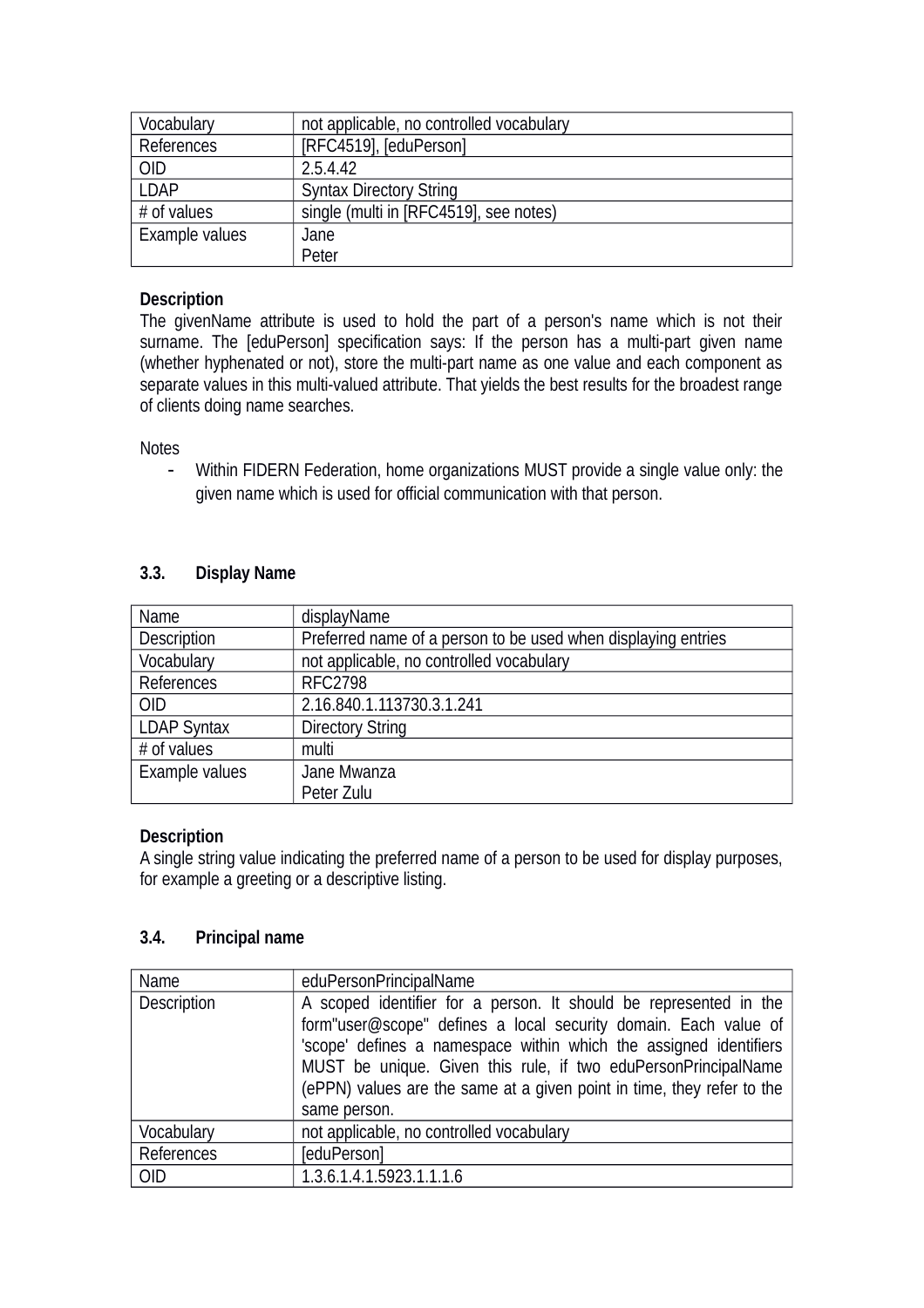| <b>LDAP Syntax</b> | <b>Directory String</b> |
|--------------------|-------------------------|
| $#$ of values      | single                  |
| Example values     | hputter@hsww.wiz        |

#### **Description**

EPPN is the eduPerson equivalent of a username. It typically has most of the properties usually associated with usernames (such as uniqueness and a naming convention of some sort), with the added property of global uniqueness through the use of a scope. An application that tracks information based on it can therefore interact with users via any number of identity providers without fear of duplicates, although the possibility for recycling/reassignment does still exist within the domain of a given identity provider.Note that at some Identity Providers a user can freely change their local account name (in the case of a name change due to marriage, for example), and the corresponding EPPN will typically change as well. This can cause a loss of service until name changes propagate throughout every application storing the value.

**Notes** 

- Syntactically, ePPN looks like an email address but is not intended to be a person's published email address or be used as an email address. In general, namebased identifiers tend to be subject to some degree of expected change and/or reassignment.
- Could be equivalent to userPrincipalName.

| Name               | mail                                                                      |
|--------------------|---------------------------------------------------------------------------|
| Description        | Preferred address for the "To:" field of e-mail to be sent to this person |
| Vocabulary         | not applicable, no controlled vocabulary                                  |
| References         | <b>IRFC53211</b>                                                          |
| <b>OID</b>         | 0.9.2342.19200300.100.1.3                                                 |
| <b>LDAP Syntax</b> | IA5 String {256}                                                          |
| # of values        | multi                                                                     |
| Example values     | peter.mwanza@education-instititon.zm                                      |
|                    | dumbledore@hsww.wiz                                                       |

#### **3.5. E-mail address**

#### **Description**

The 'mail' attribute type holds Internet mail addresses in Mailbox [RFC5321] of the form. Mailbox = Local-part "@" Domain

Notes

- For purposes of the FIDERN Federation, the correctness of this attribute can not be guaranteed by the home organization since mailboxes may be changed by the user without informing the home organization (private mailboxes). If a person has more than one e-mail address, it is recommended to provide a single address only (the address used by the home organization itself when sending e-mails to that person).

#### **3.6 Home organization**

| Name        | schacHomeOrganization                                         |
|-------------|---------------------------------------------------------------|
| Description | The fully qualified domain name of the person's organisation. |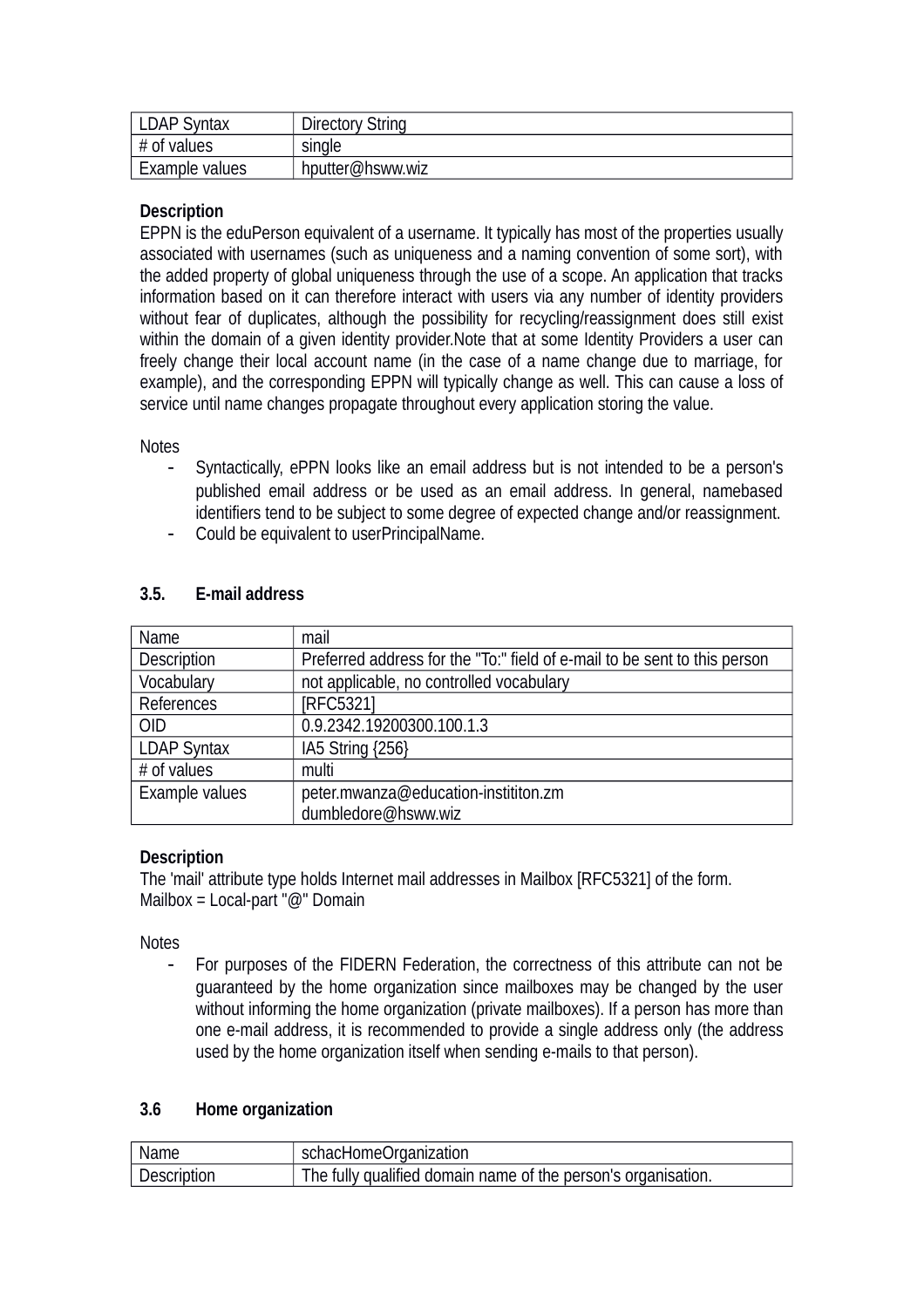| Vocabulary         | Domain name according to RFC 1035 |
|--------------------|-----------------------------------|
| References         | <b>SHAC</b>                       |
| <b>OID</b>         | 1.3.6.1.4.1.25178.1.2.9           |
| <b>LDAP Syntax</b> | <b>Directory String</b>           |
| # of values        | single                            |
| Example values     | university.ac.zm                  |
|                    | college.edu.zm                    |

#### **Description**

The 'schacHomeOrganization' attribute specifies DNS name that is associated with the institution.

#### **3.7. Affiliation**

| Name               | eduPersonAffiliation                                                        |
|--------------------|-----------------------------------------------------------------------------|
| Description        | Type of affiliation                                                         |
| Vocabulary         | faculty, student, staff, alum, member, affiliate, employee, library-walk-in |
| References         | [eduPerson]                                                                 |
| <b>OID</b>         | 1.3.6.1.4.1.5923.1.1.1.1                                                    |
| <b>LDAP Syntax</b> | <b>Directory String</b>                                                     |
| # of values        | multi                                                                       |
| Example values     | student                                                                     |
|                    | staff                                                                       |

#### **Description**

Specifies the user's relationship(s) to the home organization in broad categories such as student, faculty, employee, etc. (see controlled vocabulary).

The member affiliation MUST be asserted for people carrying one or more of the following affiliations: faculty or staff or student or employee. affiliate for eduPersonAffiliation indicates that the holder has some definable affiliation to the university not captured by any of faculty, staff, student, employee, alum and/or member. Typical examples might include event volunteers, parents of students, guests and external auditors. There are likely to be widely varying definitions of affiliate across institutions. Given that, affiliate is of dubious value in federated, inter-institutional use cases.

Library-walk-in: This term was created to cover the case where physical presence in a library facility grants someone access to electronic resources typically licensed for faculty, staff and students.